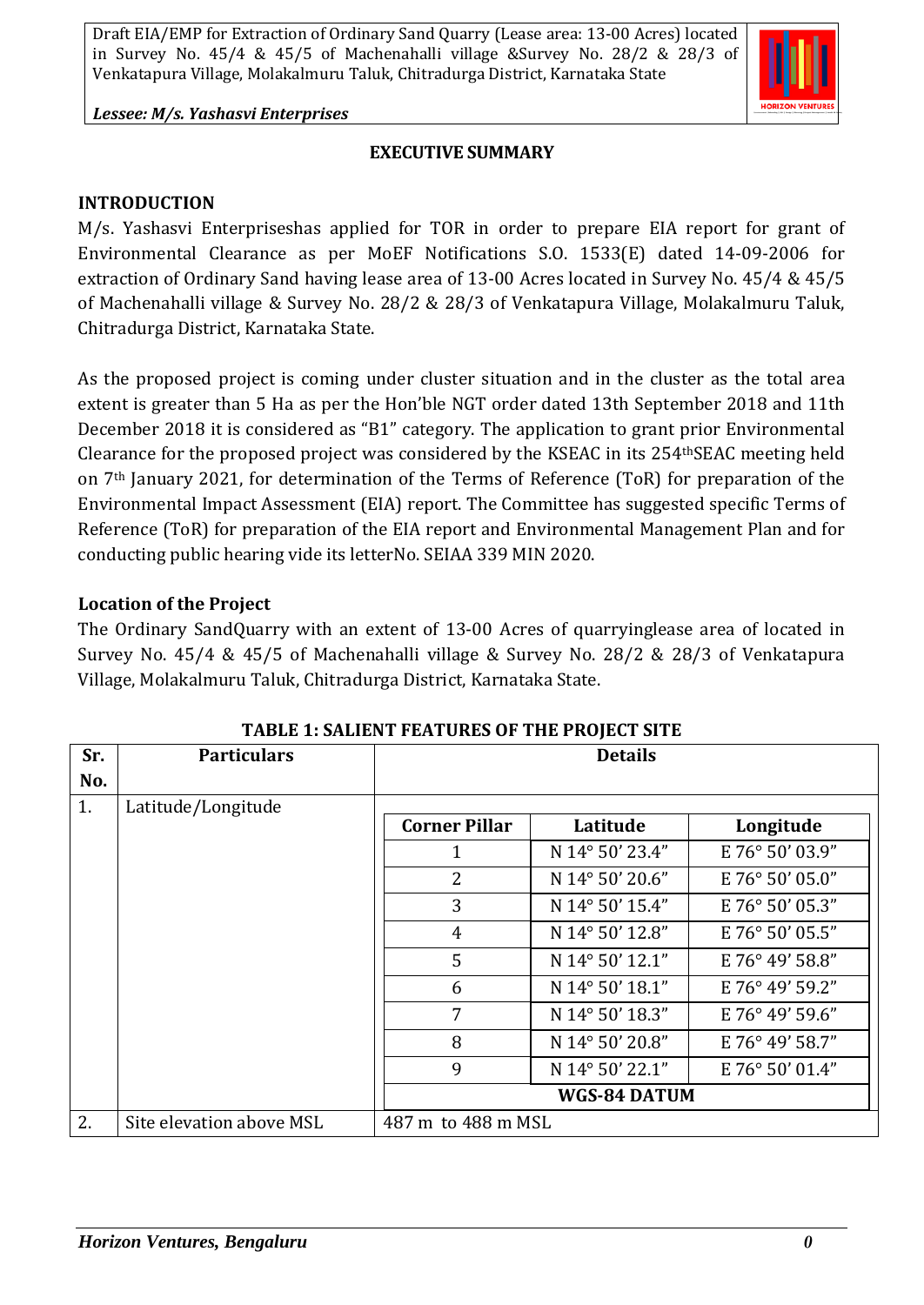

*Lessee: M/s. Yashasvi Enterprises*

| Sr. | <b>Particulars</b>                       | <b>Details</b>                                    |                                          |                                                |  |  |  |
|-----|------------------------------------------|---------------------------------------------------|------------------------------------------|------------------------------------------------|--|--|--|
| No. |                                          |                                                   |                                          |                                                |  |  |  |
| 3.  | Land use at the proposed<br>project site | Sl.<br>No.                                        | Item                                     | <b>Existing Land use</b><br>(area in Hectares) |  |  |  |
|     |                                          | 1.                                                | Area Excavated                           | 4.682                                          |  |  |  |
|     |                                          | 2.                                                | Buffer Zone / storage of<br>topsoil      | 0.579                                          |  |  |  |
|     |                                          | 3.                                                | Unutilized area                          | $-$                                            |  |  |  |
|     |                                          |                                                   | <b>Total</b>                             | 5.260                                          |  |  |  |
|     |                                          |                                                   |                                          |                                                |  |  |  |
| 4.  | Nearest roadway                          | NH 67 - 31.60 kms (N) (Guntkal to Hosapet Road)   |                                          |                                                |  |  |  |
|     |                                          | SH 19 - 5.90 Kms (W)(Ballari to Challakere Road)  |                                          |                                                |  |  |  |
|     |                                          |                                                   | Venkatapura to Urthal road - 1.30 Kms(N) |                                                |  |  |  |
| 5.  | <b>Nearest Railway Station</b>           | Rayadurga Railway Station - 14.60 Kms (S)         |                                          |                                                |  |  |  |
| 6.  | Nearest Railway line                     | Rayadurg-Tumkur broad-gauge section-12.25 Kms (E) |                                          |                                                |  |  |  |
| 7.  | Nearest Air Port                         | Bellari Airport, Karnataka-35.66 km.              |                                          |                                                |  |  |  |
| 8.  | Nearest village/major town               | Venkatapura village - 1.25 Kms (N)                |                                          |                                                |  |  |  |
|     |                                          | Molakalmuru - 16.00 Kms.                          |                                          |                                                |  |  |  |
| 9.  | Hills/valleys                            | No major hills and valleys within 10 km radius    |                                          |                                                |  |  |  |
| 10. | Ecologically sensitive zone              | None within 10 Kms.                               |                                          |                                                |  |  |  |
| 11. | Reserved/Protected forests               | Santegudda Reserved Forest - 6.20 kms(W)          |                                          |                                                |  |  |  |
| 12. | Historical/tourist places                | None within 5 km radius area                      |                                          |                                                |  |  |  |
| 13. | <b>Nearest Industries</b>                | ANR Industries: 7.16 Km, NW                       |                                          |                                                |  |  |  |
| 14. | Nearest water bodies                     | Chinnahagari River - 0.25 Kms (S)                 |                                          |                                                |  |  |  |

### **PROJECT DESCRIPTION**

### **Method of Quarrying**

An open cast Other than fully Mechanized method will be adopted to operate the area. Since, the annual production is about 1,12,755 Tonnes per Annum for the plan period, the Open cast method will be followed during the plan period.

### **Anticipated life of the quarry**

Life of the mine in this case is for 5 years or till the reserves get exhausted.

### **Conceptual Quarry Plan**

Based on reserves of Ordinary sand as Production capacity of 1,12,755 Tonnes per Annum for the plan period, thus the anticipated life of the will be till the reserves get exhausted.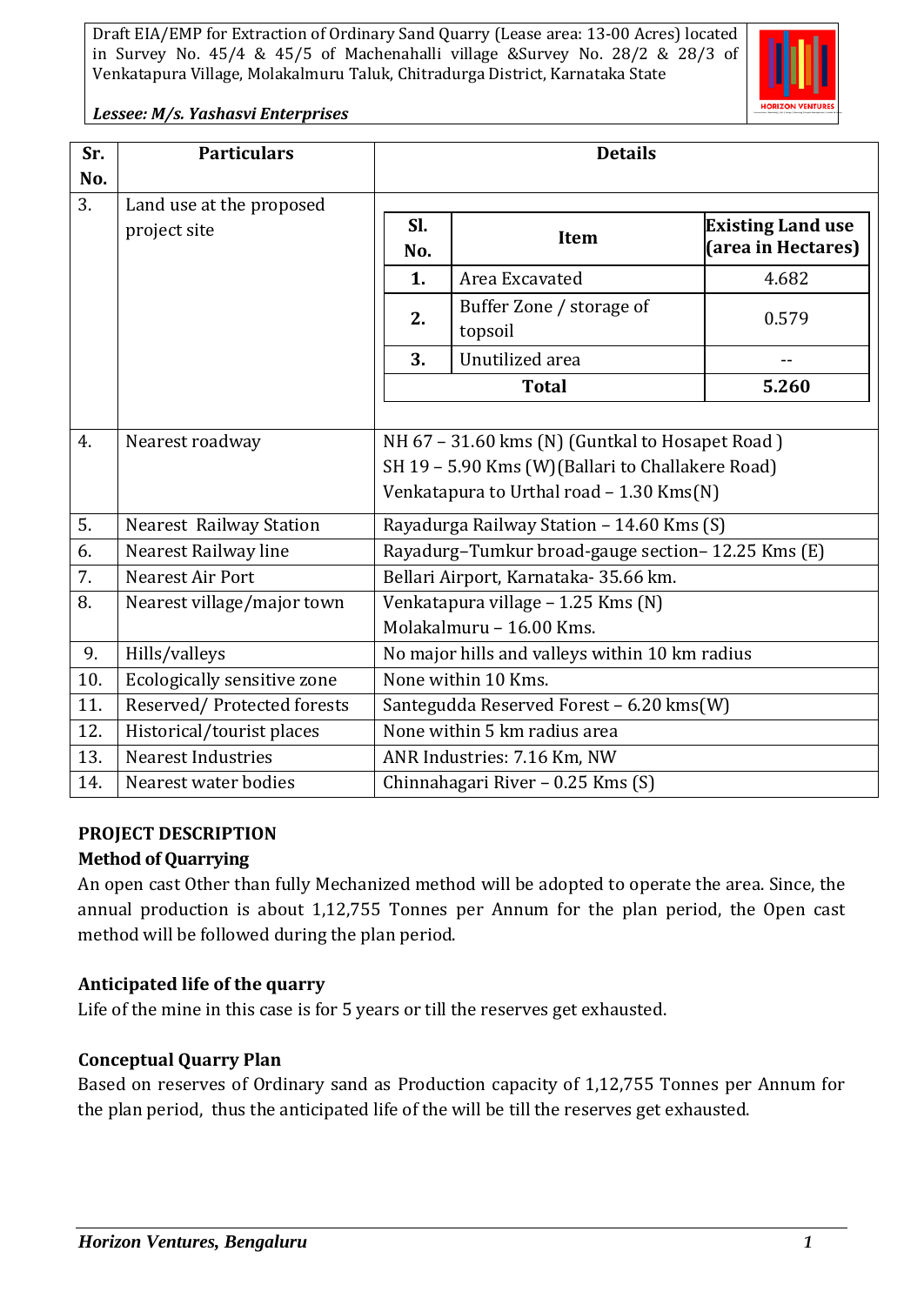

#### *Lessee: M/s. Yashasvi Enterprises*

### **Waste Generation & Disposal**

There is no such reduction of waste / mineral reject processing possibilities are proposed during plan period. There is no proposal of dumping during the proposed ensuing quarrying period, & concurrent backfilling is proposed.

### **Water Requirement & Source**

Total water requirement for the project will be 5.20KLD, Requirement is met by procurement of water from the bore well nearby Tankers.

### **Manpower Requirement**

The said quarry provides direct employment to 23 people and generate indirect employment for 30 more people. Most of the directly employed manpower falls under skilled category Preference will be given to the local people as per their eligibility.

### **Site Infrastructure**

The Quarrywill haveits own office premises, canteen, first-aid center etc. Quarryoffice is well connected with wireless and telephone, internet & e-mail facilities for communication. The Quarryis provided with a workshop to undertake repairs and regular maintenance of quarrying machinery deployed.

# **EXISTING ENVIRONMENTAL SCENARIO Baseline Environmental Studies Meteorology & Ambient Air Quality(Oct 2020 to Dec 2020)**

|          | Temperature (°C) |      | <b>Relative Humidity (%)</b> |      |
|----------|------------------|------|------------------------------|------|
| Month    | <b>Max</b>       | Min  | <b>Max</b>                   | Min. |
| October  | 31.8             | 17.2 | 79                           | 59   |
| November | 30.8             | 14.1 | 75                           | 53   |
| December | 30.1             | 12.7 | 74                           | 44   |
| Range    | 12.7 to 31.8     |      | 44 to 79                     |      |

### **Summary of Meteorological data generated at site.**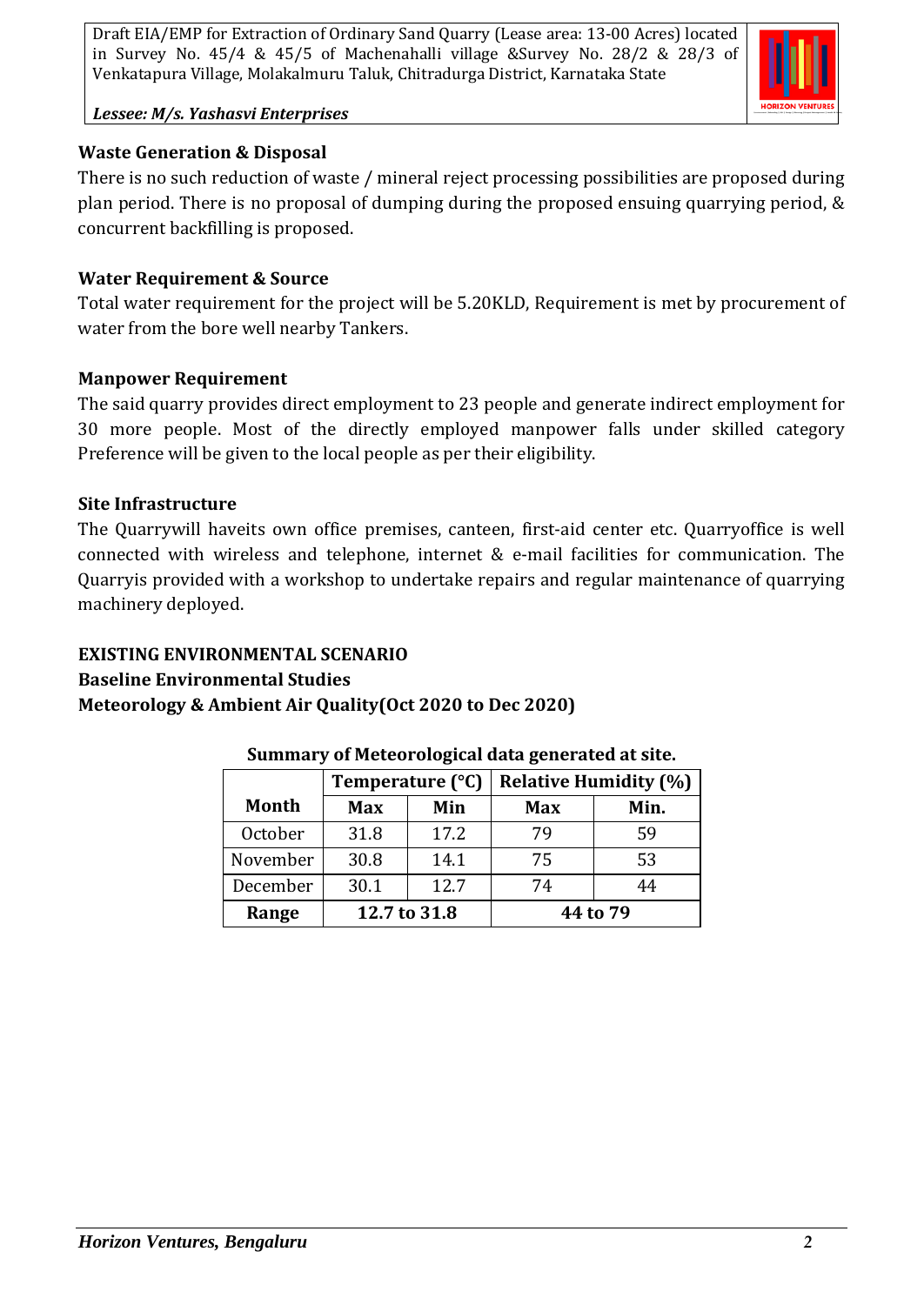

#### *Lessee: M/s. Yashasvi Enterprises*



#### **Ambient Air Quality Status**

From the results, it is observed that the ambient air quality with respect to  $PM_{10}$ ,  $PM_{2.5}$ ,  $SO_2$ , and NOx at all the monitoring locations is within the permissible limits specified by CPCB.

#### **Ambient Noise Levels**

Ambient noise level monitoring was carried out at the 9 monitoring locations, those were selected for ambient air quality monitoring. The monitoring results are within limits**.**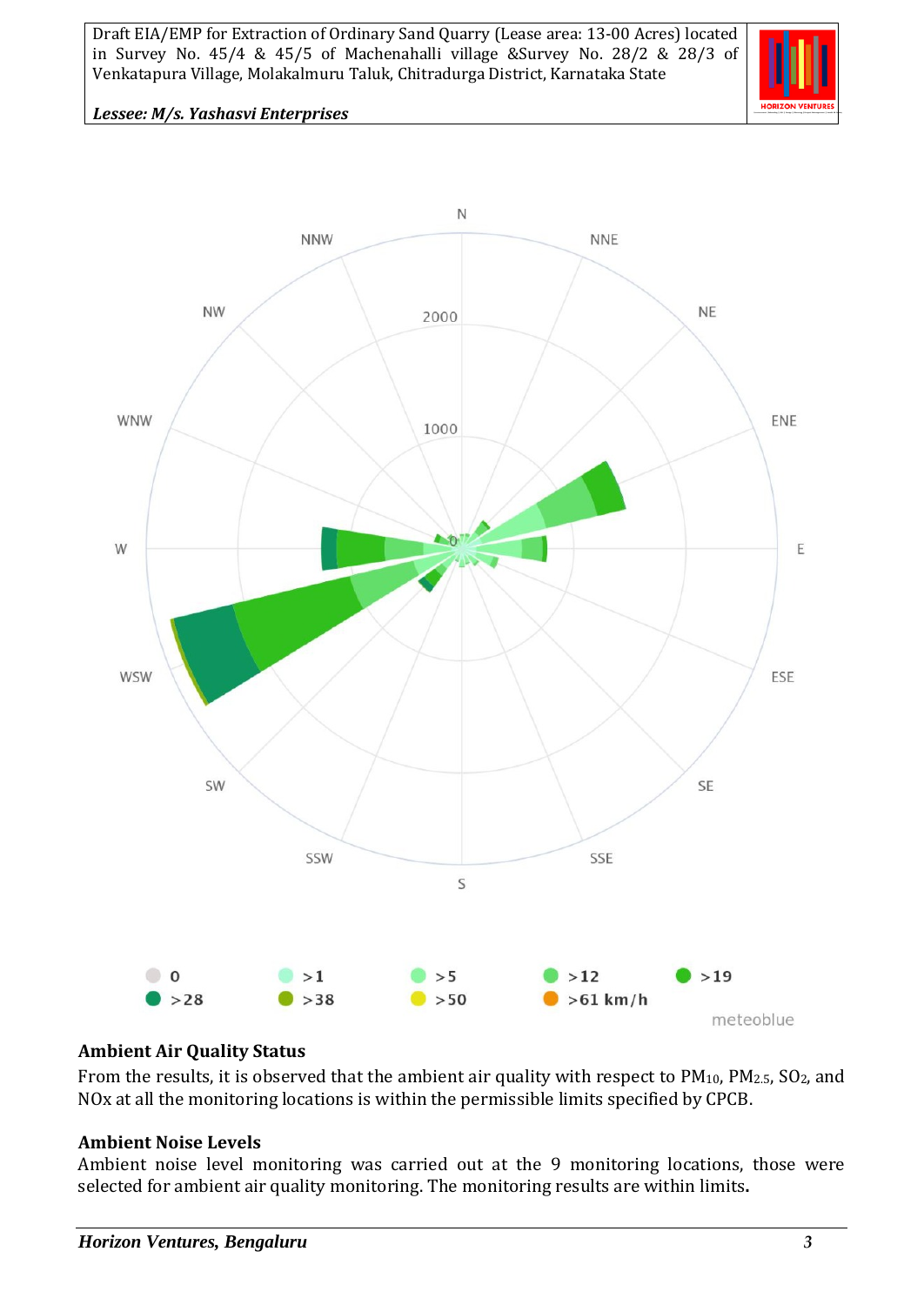

*Lessee: M/s. Yashasvi Enterprises*

## **Biological Environment**

There is no National Park, Wildlife Sanctuary and Biosphere Reserve within 10 km radius.

# **Proposed Biological Environment Conservation Measures**

- Thick Green belt will be developed around Quarrylease area and along transport road.
- Periodic maintenance of mineraltransport road
- Regular sprinkling of water through mobile tanker on mineral transport road
- Mineralcarrying trucks are loaded with only the stipulated quantity to avoid overloading and covered with tarpaulin to avoid spillage.

# **Socio-economic Environment**

- There is no habitation in the Ordinary Sand Quarry. There is no rehabilitation and resettlement involved in the project.
- The said Quarryprovides direct employment to 23 people and generate indirect employment for 46 more people. Most of the directly employed manpower falls under skilled category and the respective distribution / numbers is follows. Preference will be given to the local people as per their eligibility.
- The existing infrastructure facilities are sufficient to cater the needs of theOrdinary sandQuarry. However, the Quarrymanagement will take efforts as a part of CER for improvement in civic amenities like sanitation, drinking water facilities, transport road, etc in the nearby villages.

### **ENVIRONMENTAL MONITORING PROGRAM**

An Environmental Management Cell (EMC) will be established in the Quarryunder the control of Quarry Manager. The EMC will be headed by an Environmental Officer having adequate qualification and experience in the field of environmental managementregular and periodic. Environmental monitoring of Ambient Air Quality, Water table depth, Water quality, Ambient Noise Levels, Soil Quality, CSR activities etc. will be carried out through MOEF accredited agencies and reports will be submitted to KSPCB/ Regional office of MoEF&CC.

### **RISK ASSESSMENT & DISASTER MANAGEMENT PLAN**

The assessment of risk in the Ordinary sandQuarrying project has been estimated for Slope failure, Movement of HEMM, Inundation due to surface water, Dust hazards, Hazards associated with use of Diesel Generator Sets and flooding of lower benches and corresponding mitigation measures are suggested in the draft EIA/EMP report.

### **PROJECT BENEFITS**

The Ordinary sandQuarrying project would generate additional employment opportunities which would finally result in improvement in the quality of life of people of the nearby villages. In line with this CER policy, M/s. Yashasvi Enterprises will carry out community welfare activities in the following areas:

- Community development
- Education